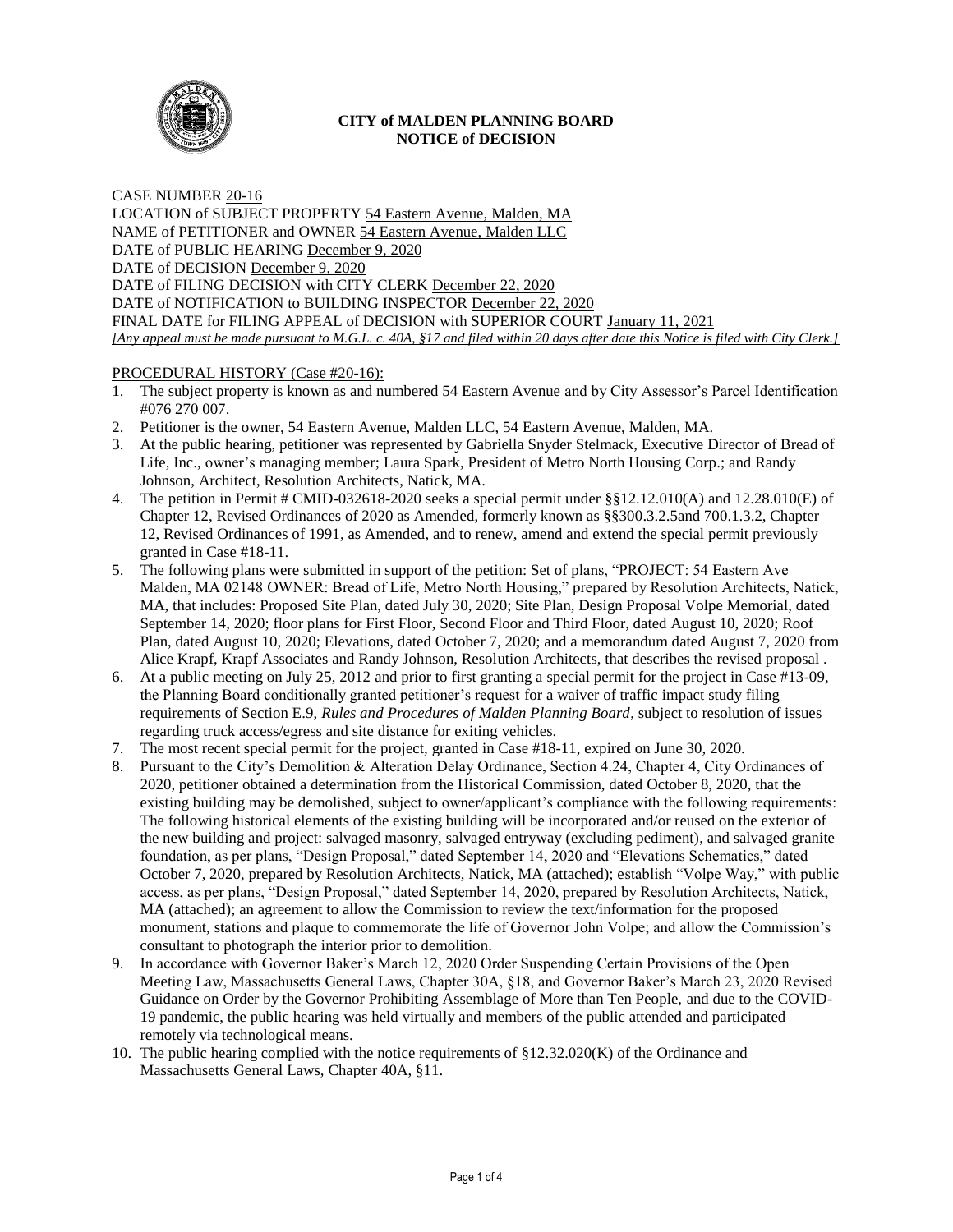## FINDINGS of FACT (Case #20-16):

The City of Malden Planning Board finds the following facts:

- 1. The property is the site of a two-story building currently occupied for general offices by the Bread of Life, with an accessory food pantry program, pursuant to a Certificate of Occupancy issued in 2013.
- 2. Bread of Life, a non-profit organization, is the current and proposed continued occupant of the offices and owner and operator of the food pantry and meals programs; and Metro North Housing Corp., a non-profit organization, is the proposed owner and operator of the proposed housing units.
- 3. The revised proposal includes the same program elements as the previous proposal that was approved by the most recent special permit in Case #18-11, namely, general offices with accessory food pantry and meals programs; and the same amount and kind of housing, namely, fourteen studio apartments that will be affordable and permanent housing for individual adults, with an on-site support program staff person.
- 4. The revised proposal is the same as the previously approved proposal regarding construction, namely, to demolish the existing building and construct a new three-story building.
- 5. The revised proposal is the same as the previously approved proposal regarding access, namely, the proposed building is designed with one entrance facing Eastern Avenue, which is intended to provide exclusive access for deliveries and loading for the food programs; and one entrance facing the Northern Strand Community Trail, which will be the main public entrance and provide access for patrons of the food pantry and meals programs and tenants of the residential dwelling units.
- 6. Under the revised proposal, the first and second floors will be used exclusively for the Bread of Life programming, namely, the first floor will be for receiving food deliveries, staging and distribution, using a food pantry model that will be setup like a "superette"-style market, dining area with seating for 108, food service area, commercial kitchen and related storage; the second floor will contain warehouse-style food storage, general offices and a conference room; there are expanded food storage areas for the food pantry; and a freight lift/elevator will be used to move food between the first and second floors.
- 7. Under the revised proposal, the third floor will be used for the fourteen residential dwelling units, which are all studios, ranging in size from 338 to 422 square feet, with three different floor plans.
- 8. The proposal also seeks approval of revised plans, which include a proposed common balcony/roof deck and outside trash storage area with dumpsters; and these changes require amendments of conditions of the previous special permit that prohibit balconies, outside storage and dumpsters.
- 9. The proposal also seeks to extend the expiration date for the special permit beyond the one year provided by Ordinance.
- 10. The property is located in the Highway Business zoning district.
- 11. The multifamily residential dwelling up to three stories is allowed by special permit and the general offices use is allowed by right in this district, per §12.12.030 of the Ordinance.
- 12. Direct abutters to the east are a motor vehicle repair shop and a building, construction and contractor's yard; to the west, a religious facility; to the north, the abandoned railroad right-of-way, a portion of which is the public multimodal recreational trail, Bike to the Sea Path/Northern Strand Community Trail, and the other portion, a public parking lot managed by the Malden Redevelopment Authority; and to the south, on the other side of Eastern Avenue, a coffee shop restaurant with drive-thru.
- 13. Surrounding land uses are institutional, business, industrial and residential.
- 14. The proposed residential use is in the interest of the common good.
- 15. The existing building does not conform to current dimensional controls and is considered preexisting nonconforming, and extension and reconstruction of preexisting nonconforming property may be allowed by special permit, in accordance with §§12.16.010 and 12.28.010.E of the Ordinance.
- 16. The revised proposal eliminates the existing front yard setback violation; reduces one side yard setback violation; increases the rear yard setback and one side yard setback violations; and creates new violations of building coverage, density and open space, all as similarly approved by the previous special permit, with nominal differences in the nonconformities.
- 17. Under the revised proposal, open space will be provided in an outdoor seating area and patio, approximately 200 square feet in size, covered by the building roof overhang, located at the northern side of the building, facing the Community Trail; a common balcony for the residential units on the third floor, approximately 187 square feet in size, covered but not enclosed, located over/on the roof of the second floor, on the southern side of the building, facing Eastern Avenue; and a proposed public pathway, approximately 1,500 square feet in size, that will run along the western side of the property, connecting Eastern Avenue to the Northern Strand Community Trail/Bike to the Sea Path, to be known as Volpe Way and containing a memorial and historical monument to Governor John Volpe.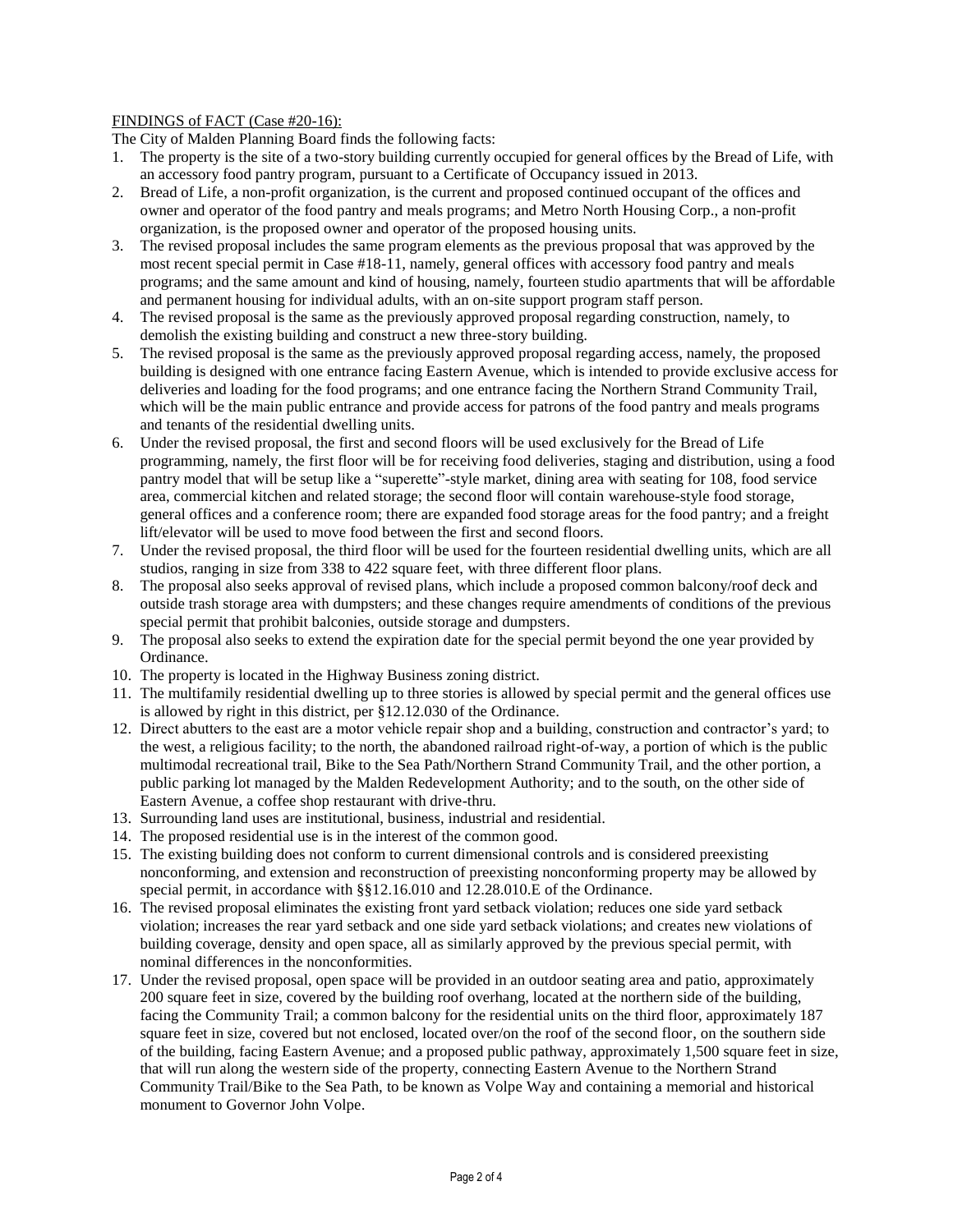- 18. Under the revised proposal, any creation or increase in violations of dimensional controls will not be more detrimental to the neighborhood.
- 19. The revised proposal requires a total of 63 offstreet parking spaces, namely, 49 spaces for the business use, and 14 spaces for the residential use, in accordance with §12.20.010 of the Ordinance.
- 20. The revised proposal provides six parking spaces and one loading space on-site, located at the front of the building and site, near Eastern Avenue.
- 21. The revised proposal provides a similar parking layout as the previously approved proposal, with parking spaces on-site, configured as head-on; however, under the revised proposal, the parking spaces are located along the southeastern property line and the number of parking spaces is increased from five to six.
- 22. Under the revised proposal, like the previously approved proposal, no parking will be used by the tenants of the residential dwelling units or by patrons of the food pantry and meals programs.
- 23. The on-site parking will be used by Bread of Life's vehicles and staff and visitors dropping off donations.
- 24. Under the revised proposal, any creation or increase in violations of parking requirements will not be more detrimental to the neighborhood.
- 25. The revised proposal, like the previously approved proposal, addresses existing site access/egress safety issues by eliminating unsafe conditions of the existing driveway.
- 26. Under the revised proposal, like the previously approved proposal, all vehicular access/egress and truck deliveries will be via Eastern Avenue and a two-way curb-cut.
- 27. For the original proposal approved, the Board granted a waiver of the traffic impact study filing requirements, conditionally subject to resolution of issues regarding truck access/egress and site distance for exiting vehicles, as recommended by the City peer reviewer, specifically: a) to address safety issues of vehicles and pedestrians entering/exiting the site, the site distance must be maximized by using low landscaping abutting sidewalks; and safety signage and pavement markings for vehicles and pedestrian crossings at site drive be installed, including stop sign, "pedestrian crossing" sign, and "caution vehicles exiting" sign; and b) to address access/egress issues for all vehicles, pedestrians and truck deliveries, the loading space must be designated with pavement markings, and a site plan be provided that includes an "auto-turn" template to show that all vehicles, including delivery trucks, can turn around to exit the site head-on.
- 28. Petitioner will provide a site plan showing turning movements and access/egress for the revised parking layout.
- 29. Under the revised proposal, there will be an outside trash storage area located on the southern side of the building, near the proposed parking and loading, and the area will be screened from Eastern Avenue.
- 30. The proposed outside trash storage area will contain four two-cubic yard dumpsters, which are compact and mobile and will be shared by Bread of Life and the housing units; and one dumpster will be used for recycling.
- 31. The proposed dumpsters are located approximately six feet from the eastern property line, which does not conform to the requirements of §12.12.030 of the Ordinance.
- 32. Under the revised proposal, a cardboard compactor/bailer will be installed on-site for Bread of Life.
- 33. Under the revised proposal, Bread of Life will have adequate storage space inside; there will be no outside storage of pallets and boxes; and the carts used to move food will be stored inside overnight.
- 34. The proposal must comply with City and state public health ordinances and Board of Health regulations regarding site grading to not allow pooling of stagnant water; debris, waste storage and collection; and extermination during site development; and obtain a food service permit, in accordance with state Food and Sanitary Codes, as stated in correspondence dated December 8, 2020 from the City Health Department.
- 35. All rights authorized by this special permit will lapse December 9, 2021, if substantial construction or use has not commenced, per §12.32.030.B.7 of the Ordinance; however, the expiration date may be extended by a condition of the special permit.
- 36. The final fundraising for the project is on-going and financing is still being secured; the housing portion of the project is completely funded and the Bread of Life portion of the project is 90% funded; however, it is possible due to funding and financing that an extension of the expiration date may be necessary.
- 37. Petitioner expects to begin demolition next year and that construction will take a year.
- 38. Bread of Life will continue to offer the meals/dining program at a local church and will relocate the food pantry to an alternate site during construction.
- 39. The revised plans are schematic or conceptual designs and nearly final, however, there may be minor changes to the interior space planning and configurations of the individual floor plans.
- 40. The Mayor, Ward 1 City Councilor, all three City Councilors-at-Large, the Ward 5 City Councilor and one resident support the revised proposal.
- 41. There is no public opposition to the revised proposal.
- 42. As modified by the proposed conditions, the revised proposal will not be more detrimental to the neighborhood.